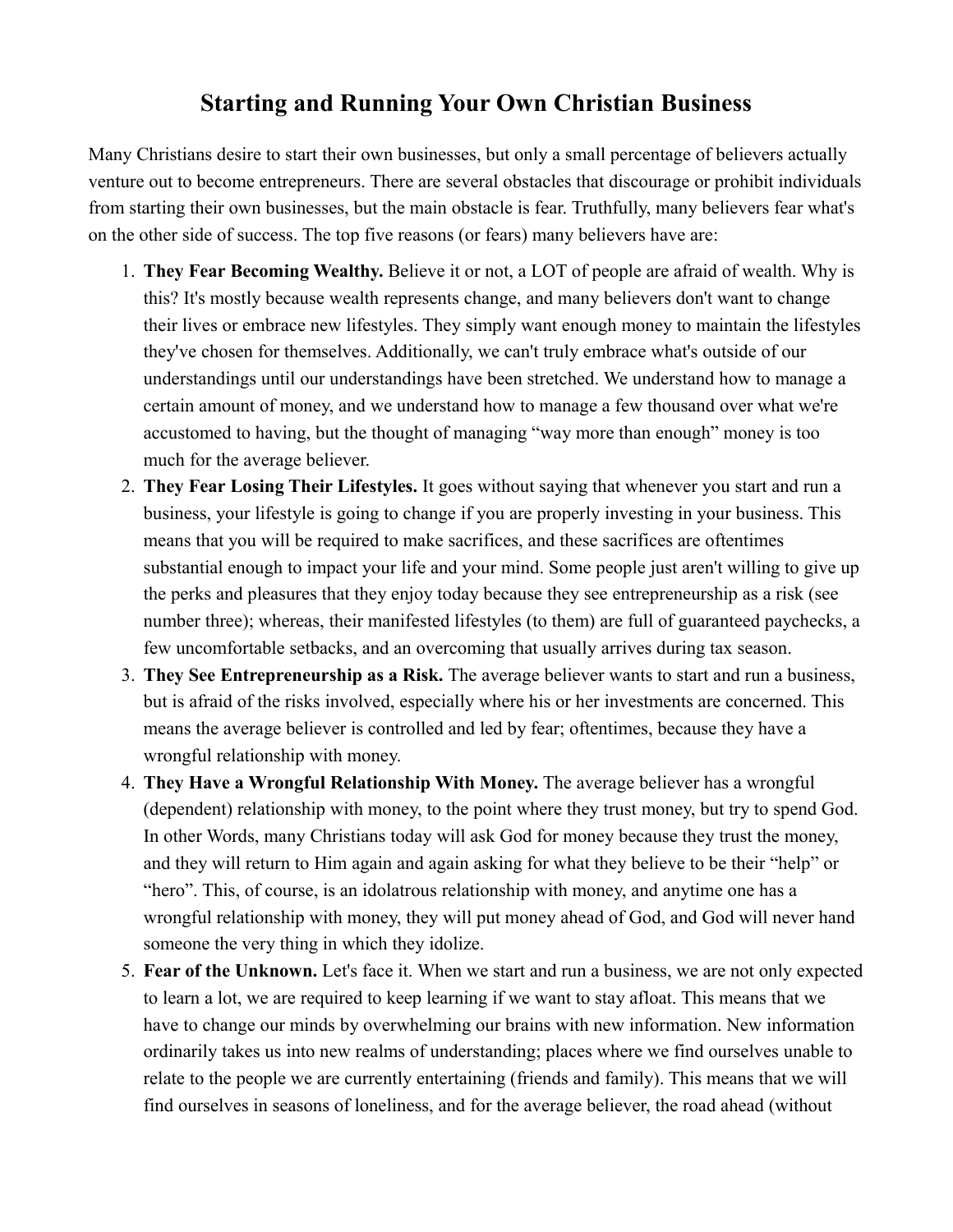familiar faces) looks too dark; therefore, they aren't willing to walk by faith. Instead, the average believer chooses to walk by sight.

You'll notice that New Year's Eve is often a noisy day; a day when many souls decree and declare that the present new year will be the year that they start or improve their businesses. Truthfully, this declaration is usually a religious decree; something people say repetitiously because many people think that some magical powers are present on New Years Eve that will inspire them to finally start their businesses, and of course, this isn't true. We can have the information and the desire to start a business, but if we don't actually put our faith into action, what we know will go to waste. Remember... faith without works is dead.

But what if you want to finally start and run your own Christian business? Here are ten tips for starting and running your own Christian business.

- 1. **Create a business plan.** Studies have found that individuals with business plans are 75% more likely to start and run successful businesses.
- 2. **Create a schedule for yourself.** You have a system that you are accustomed to, and if you don't create a schedule for yourself, you will slowly merge back into your system. Create a schedule and follow it consistently. Penalize yourself anytime you don't follow your schedule and make sure the penalty is steep enough to hurt your feelings. For example, you can give \$100 to a charity every day that you don't follow your system.
- 3. **Stop talking and just do it.** Don't say that you'll get started next week, because chances are, you'll forget or get too busy. Start now. You can start by writing your business plan, ordering your business cards, signing up for a tax identification number, researching the laws as it regards to businesses in your state, and so on.
- 4. **Do not lean to your own understanding.** With a business, there will be many decisions that don't make sense, especially in financial dealings. Needless to say, you won't always understand every idea that God gives you, nor will you be able to comprehend (with your limited understanding) the impact that one decision can make.
- 5. **Go ahead and purchase your website's domain name if you don't have one already.** The goal is to get financially involved in starting and running our businesses because we will often value anything we've put money in, but we won't take anything seriously that was handed to us freely or anything we haven't invested in.
- 6. **Submerge your mind with information that relates to starting and running a business.** You need to do this everyday. Buy books from successful business owners, listen to audio messages from entrepreneurial gurus and watch television shows that give you valuable tips for running a business. It's like learning a new language. If you don't submerge your mind in new information, it will default back to what it knows.
- 7. **Research like businesses.** Check out businesses that offer the same or similar products or services, and look for ways that you can differentiate yourself from them.
- 8. **Come up with a catchy slogan.** By the way, if you aren't creative, hire someone to write a